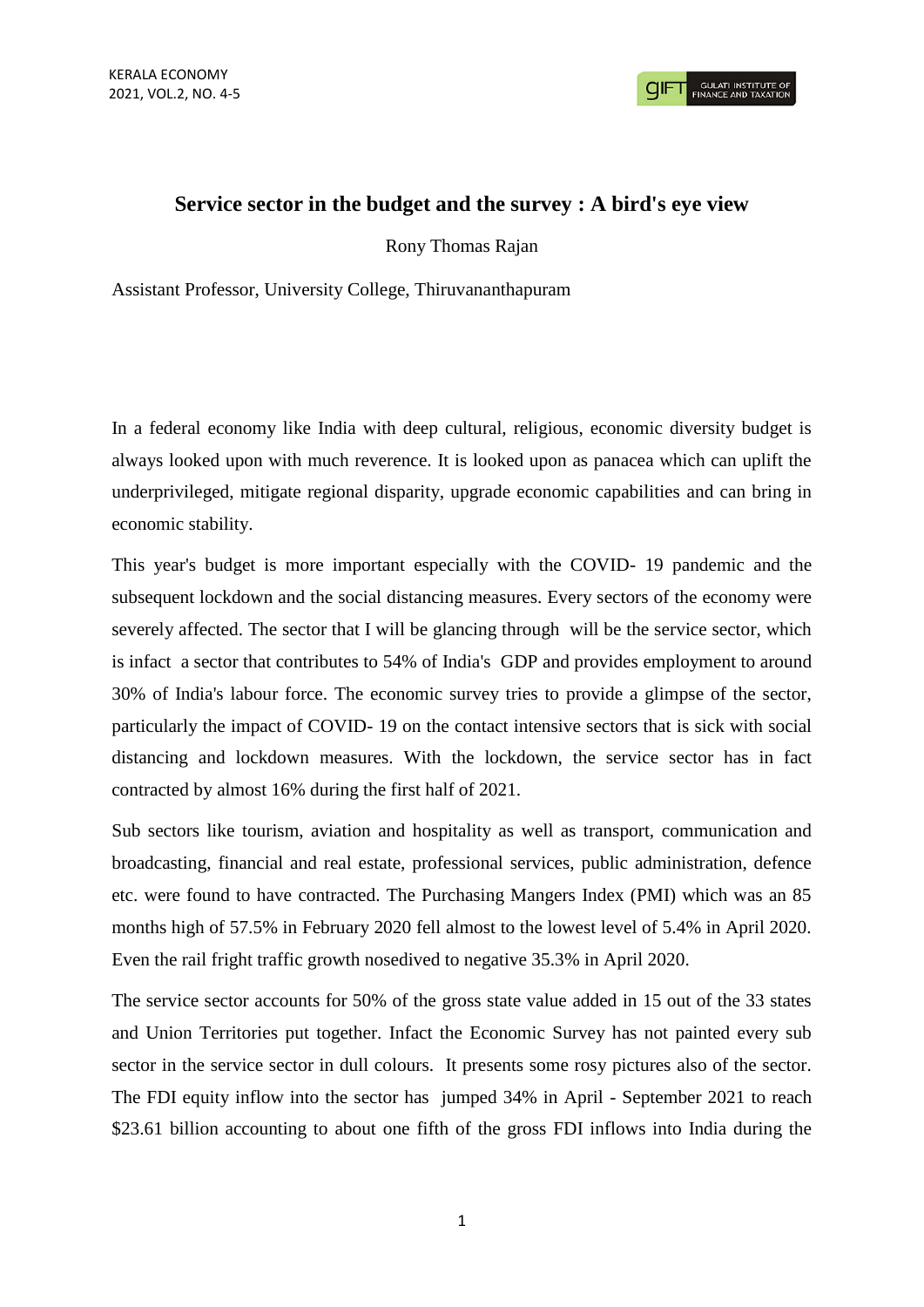KERALA ECONOMY

time. The jump in FDI inflows was driven by the strong inflows into the computer software and hardware sector. Notwithstanding the setback witnessed in the wake of the pandemic, India's service sector remained relatively resilient. This was evident in the software exports which contributed to around 49.3% of the total service exports, it remains resilient with high demand for digital support and so also demand for the digital support cloud services infrastructure modernization and thereby catering to the challenges posed by the pandemic. Most software companies have shown signs of rebounding especially with growth on account of increased revenue from financial, banking, life sciences and healthcare units. On the other hand, a sharper declined was experienced in the import of services. This along with positive exports has provided a net inflow of net foreign exchange received from the service sector. Looking from this background. The economic survey presents this sector with a positive outlook especially with words like resilience, rebounding etc. With these arguments the survey had put in some very serious efforts to present the different sub sectors and come up with an argument that the economy is poised to have a 'V' shaped recovery. The description for this 'V' shape recovery was presented in the budget too.

With these arguments in the background let us look into the possibility of a 'V' shaped recovery from the service sector's perspective.

Will this sector provide the much needed medicine or the vaccine for this economy?

For the economy of India's magnitude the antidot for negative growth is creating gainful employment. What has happened to the labour in this sector?

The CMIE data as of December 2020 shows that around 14.7 million people in the organized sector have lost their jobs. Of this 5 million are supposed to be professionals. CMIE also sees the unemployment for the month of December was 9.1%. With all category of workers are put together CMIE estimate that around 120 million people have lost their jobs.

It was these people who constituted a good part of the Indian consumers. Loss of job means loss of income, loss of income means loss of demand. The important thing that needs to be stressed here is that the job loss was not triggered because of the pandemic. This had its beginning, from the time of Demonetization. This is because the demonetization affected the unorganized sector more, mainly because this sector works on cash. Also, the GST too played a much bigger role in applying the brake on the economy which was infact was moving like

2